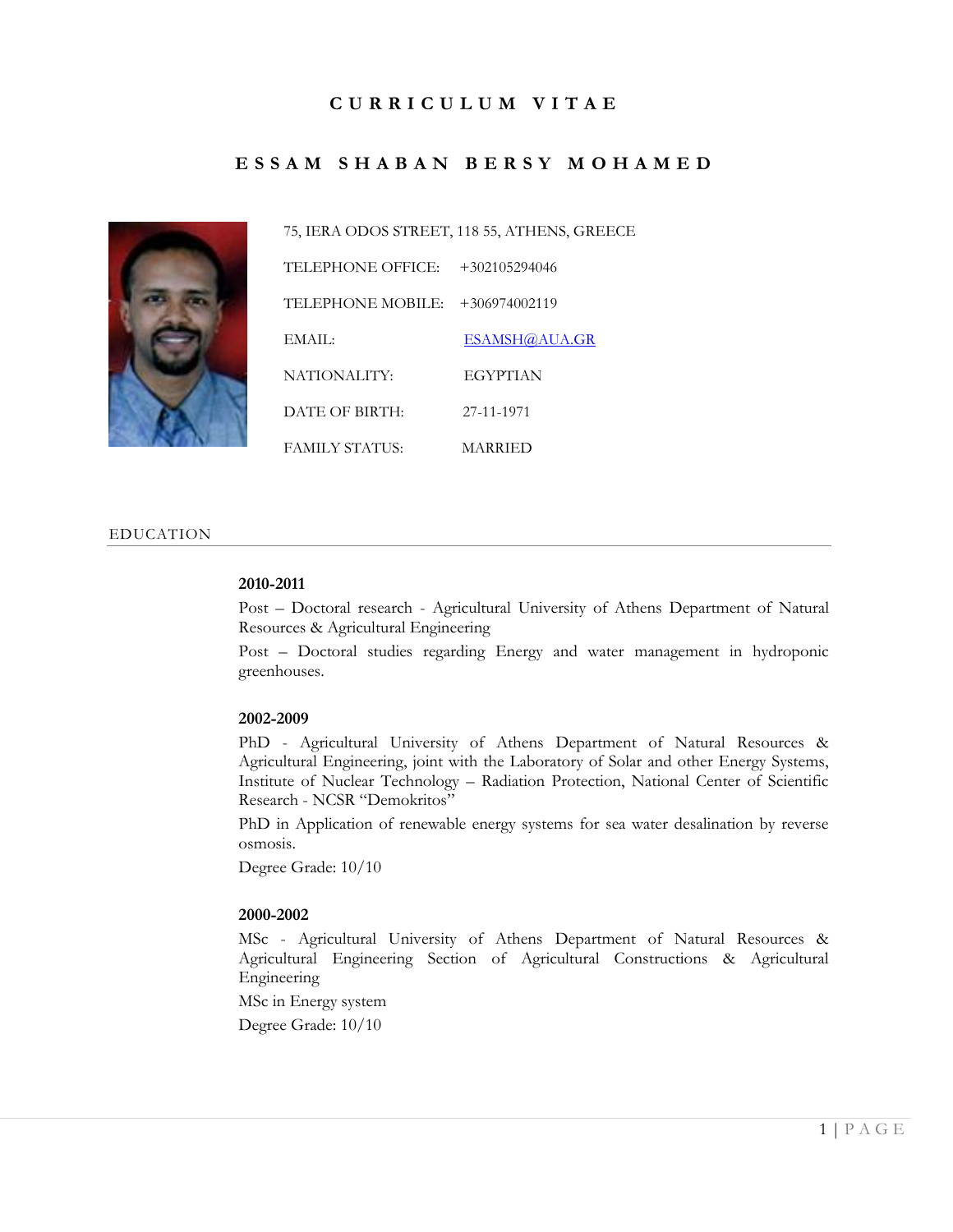### **1989-1993**

BSc – Cairo University, Faculty of Agriculture, Department of Agricultural Engineering BSc of Agricultural Science General Grade: 7/10

#### SCHOLARSHIPS

One year Post – Doctoral scholarship from the State Scholarships Foundation (IKY) for the conduction of Post – Doctoral study at the Agricultural University of Athens, Department of Natural Resources & Agricultural Engineering Section of Agricultural Constructions & Agricultural Engineering.

Five years PhD scholarship from the Laboratory of Solar and other Energy Systems, Institute of Nuclear Technology – Radiation Protection, National Center of Scientific Research - NCSR "Demokritos" for the completion of PhD thesis.

#### PUBLICATIONS

### **Publications in international Journals**

- 1 **Essam Sh. Mohamed**, G. Papadakis, E. Mathioulakis and V. Belessiotis. A direct coupled photovoltaic seawater reverse osmosis desalination system toward battery based systems — a technical and economical experimental comparative study. Desalination, Volume 221, Issues 1-3, 1 March 2008, Pages 17-22. 8 Citations in Web of Knowledge
- 2 D. Manolakos, **Essam Sh. Mohamed**, I. Karagiannis and G. Papadakis. Technical and economic comparison between PV-RO system and RO-Solar Rankine system. Case study: Thirasia Island. Desalination, Volume 221, Issues 1-3, 1 March 2008, Pages 37-46.

11 Citations in Web of Knowledge

3 **Essam Sh. Mohamed**, G. Papadakis, E. Mathioulakis and V. Belessiotis. An experimental comparative study of the technical and economic performance of a small reverse osmosis desalination system equipped with hydraulic energy recovery unit. Desalination, Volume 194, Issues 1-3, 10 June 2006, Pages 239-250.

19 Citations in Web of Knowledge

4 **Essam Sh. Mohamed**, G. Papadakis, E. Mathioulakis and V. Belessiotis. The effect of hydraulic energy recovery in a small sea water reverse osmosis desalination system; experimental and economical evaluation. Desalination, Volume 184, Issues 1-3, 1 November 2005, Pages 241-246.

15 Citations in Web of Knowledge

5 D. Manolakos, G. Papadakis, **Essam Sh. Mohamed**, S. Kyritsis and K. Bouzianas. Design of an autonomous low-temperature solar Rankine cycle system for reverse osmosis desalination. Desalination, Volume 183, Issues 1-3, 1 November 2005, Pages 73- 80.

24 Citations in Web of Knowledge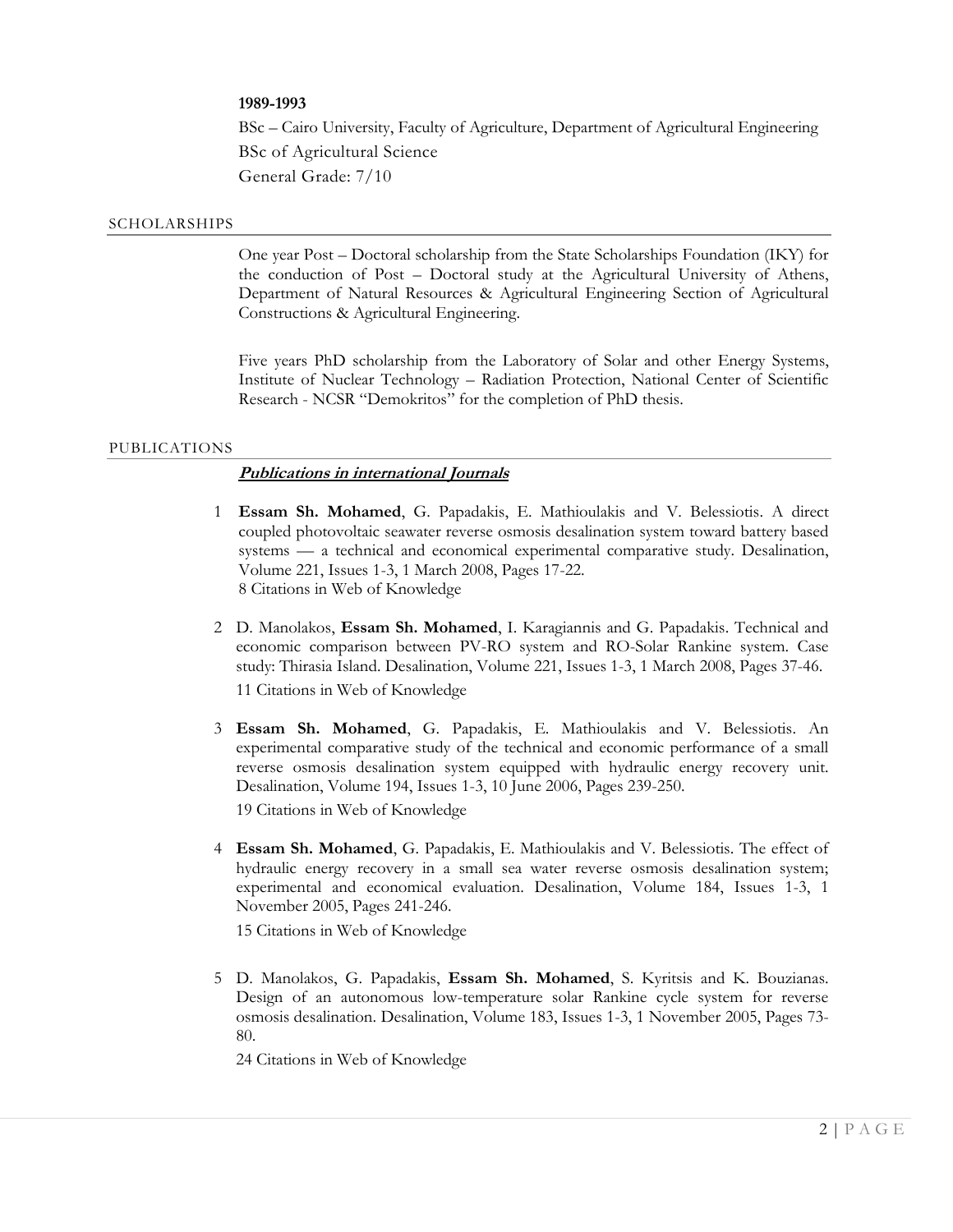6 **Essam Sh. Mohamed** and G. Papadakis. Design, simulation and economic analysis of a stand-alone reverse osmosis desalination unit powered by wind turbines and photovoltaics. Desalination, Volume 164, Issue 1, 25 March 2004, Pages 87-97. 27 Citations in Web of Knowledge

### **Book chapters**

- 1 Operating RE/Desalination Units, Seawater Desalination Green Energy and Technology, 2009, 247-272, DOI: 10.1007/978-3-642-01150-4\_10 Michael Papapetrou, Essam Sh. Mohamed, Dimitris Manolakos, George Papadakis, Vicente J. Subiela and Baltasar Peñate. <http://www.springerlink.com/content/m0l5m73l154j4073/>
- 2 The Economy of Water, INTERDISCIPLINARY INSTITUTE FOR ENVIRONMENTAL RESEARCH (DIPE). Athens 2009, ISBN 978-960-19-0448-1, in Greek.
- 3 SMALL AUTONOMOUS RO DESALINATION SYSTEMS POWERED BY RENEWABLE ENERGIES. TECHNOLOGICAL ADVANCES AND ECONOMICS. G. PAPADAKIS, **E.SH. MOHAMED** and D. MANOLAKOS Solar Desalination for the 21st Century. NATO Security through Science Series, 2007, 293-303, DOI: 10.1007/978-1-4020-5508-9\_22 <http://www.springerlink.com/content/31j012458p21675p/>
- 4 ADIRA HANDBOOK A guide to autonomous desalination system concepts. Co funded by the European Union. ISBN 978-975-561-311-6 , 2007

# **Publications in International Conferences**

- 1 B.F. Tchanche, **Essam Sh. Mohamed**, and G. Papadakis, Solar energy: a solution for energy poverty in Africa, in Proc. of ISES Solar World Congress, 11-14 Oct. 2009, Johannesburg, South Africa.
- 2 G. Papadakis, **Essam Sh.Mohamed**, G. Kyriakarakos, Abdel-Wahab S. Kassem "Hybrid renewable energy systems for the supply of services in rural settlements of meditarranean partner countries. The HYRESS project "The case study of the hybrid system in Egypt" 24th European photovoltaic conference, Hamburg, Germany – 2009.
- 3 George Kyriakarakos, **Essam Mohamed**, George Papadakis "Experimental Operation and Evaluation of a Hybrid Renewable Energy Polygeneration Microgrid "International Conference and Exhibition Renewable Energy BEXCO & Nurimaru, Busan, Korea – 2008.
- 4 **Essam Sh. Mohamed**, G. Papadakis, E. Mathioulakis, and V. Belessiotis "A direct coupled photovoltaic seawater reverse osmosis desalination system toward battery based systems — a technical and economical experimental comparative study", paper presented at International Conference - Desalination and the environment, 22-25 April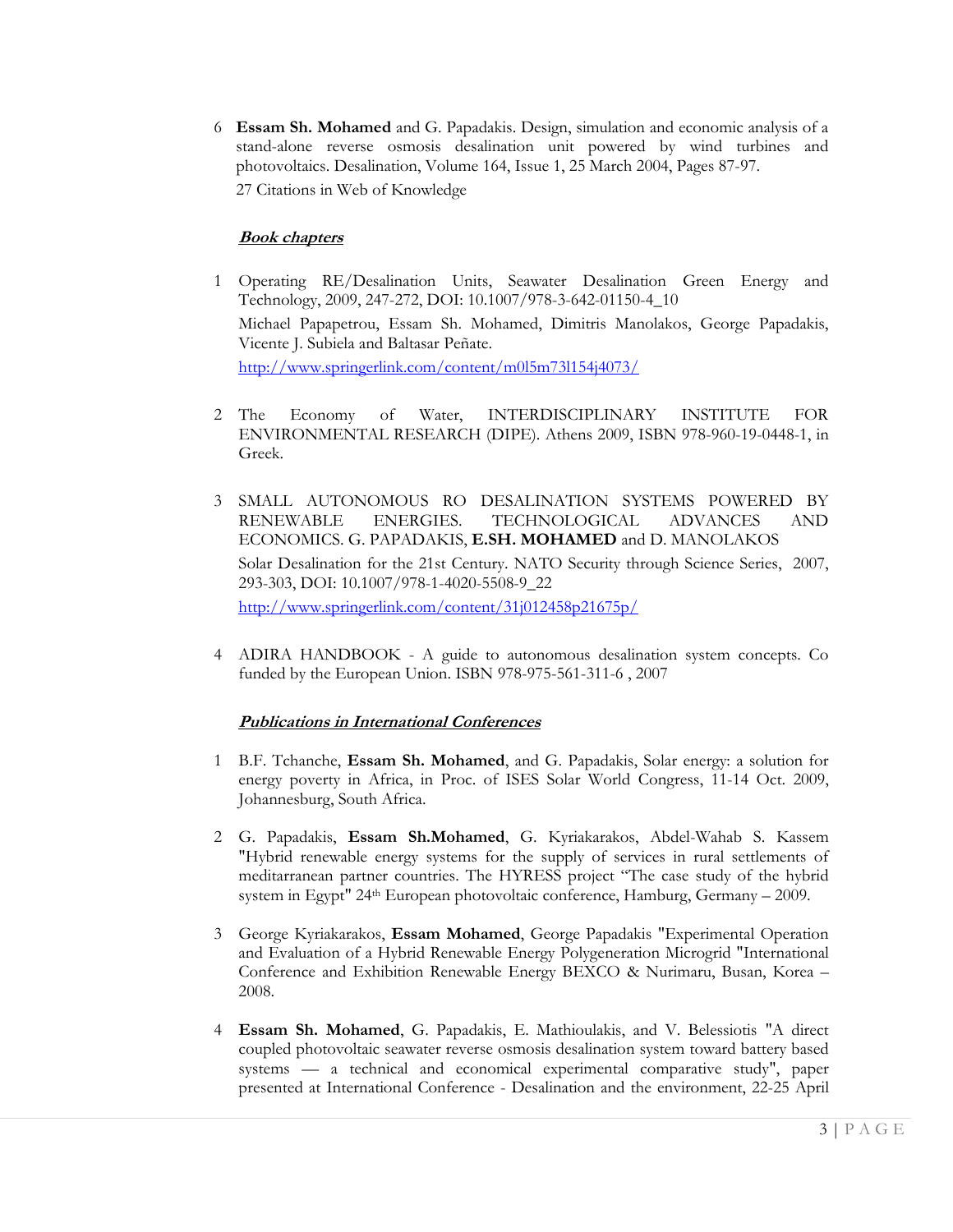Halkidiki-Greece - (2007).

- 5 G. Papadakis, **Essam Sh. Mohamed**, and D. Manolakos (2007), Small autonomous RO desalination systems powered by renewable energies. Technological advances and economics, paper presented at 3rd International Conference on Solar Radiation and Day Lighting SOLARIS 2007, 7-9 February, New Delhi-India.
- 6 G. Kyriakarakos, **Essam Sh. Mohamed** and G. Papadakis (2006), Creation of a software design model and realization of a hybrid renewable energy polygeneration system. Renewable Energy Conference, Japan
- 7 G. Kyriakarakos, **Essam Sh. Mohamed** and G. Papadakis (2006), Creation of a multi criteria environmental economic model to assist the design of autonomous renewable energy polygeneration systems. Great Wall Renewable Energy Forum, China.
- 8 **Essam Sh. Mohamed**, G. Papadakis, E. Mathioulakis, and V. Belessiotis (2006), A techno-economic experimental investigation of a direct coupled photovoltaic sea water reverse osmosis desalination system. Paper presented at Global Conference on Renewable Energy Approaches for Desert Regions GCREADER, 18-22 September, Amman-Jordan.
- 9 G. Kyriakarakos, **Essam Sh. Mohamed**, S. Rozakis, and G. Papadakis (2006), Renewable Energy Polygeneration Systems: A viable Solution for the Desert Regions, paper presented at Global Conference on Renewable Energy Approaches for Desert Regions - GCREADER, 18-22 September, Amman - Jordan.
- 10 **Essam Sh. Mohamed**, G. Papadakis, E. Mathioulakis, and V. Belessiotis (2005), The effect of hydraulic energy recovery in a small sea water reverse osmosis desalination system, an experimental and economical evaluation, paper presented at International Conference of Desalination and the environment, 22-25 May, Santa Margherita-Portofino-La Spezia-Italy.
- 11 **Essam Sh. Mohamed**, and G. Papadakis (2004a), A stand alone sea water reverse osmosis desalination unit powered by hybrid wind-photovoltaic system for rural development and small villages, paper presented at CIGER International Conference, 11-14 October, Beijinh - China.
- 12 **Essam Sh. Mohamed**, and G. Papadakis (2004b), A stand alone sea water reverse osmosis desalination unit powered by hybrid wind-photovoltaic system for rural development and small villages, paper presented at International Conference in Agricultural Engineering AgEng 2004 ' Engineering the future', September, Leuven - Belgium.
- 13 **Essam Sh. Mohamed**, and G. Papadakis (2004c), A TRNSYS Dynamic Simulation Model for a stand alone PV system powering a reverse osmosis desalination unit with energy recovery system, paper presented at 19<sup>th</sup> European Photovoltaic Solar Energy Conference and Exhibition, 7-11 June, Paris - France.
- 14 **Essam Sh. Mohamed**, and G. Papadakis (2003c), TRANSYS dynamic simulation of a stand alone hybrid wind-PV system powering a reverse osmosis desalination unit with hydraulic energy recovery, paper presented at 2nd European PV-Hybrid and Mini-Grid Conference, 25-26 September, Kassel - Germany.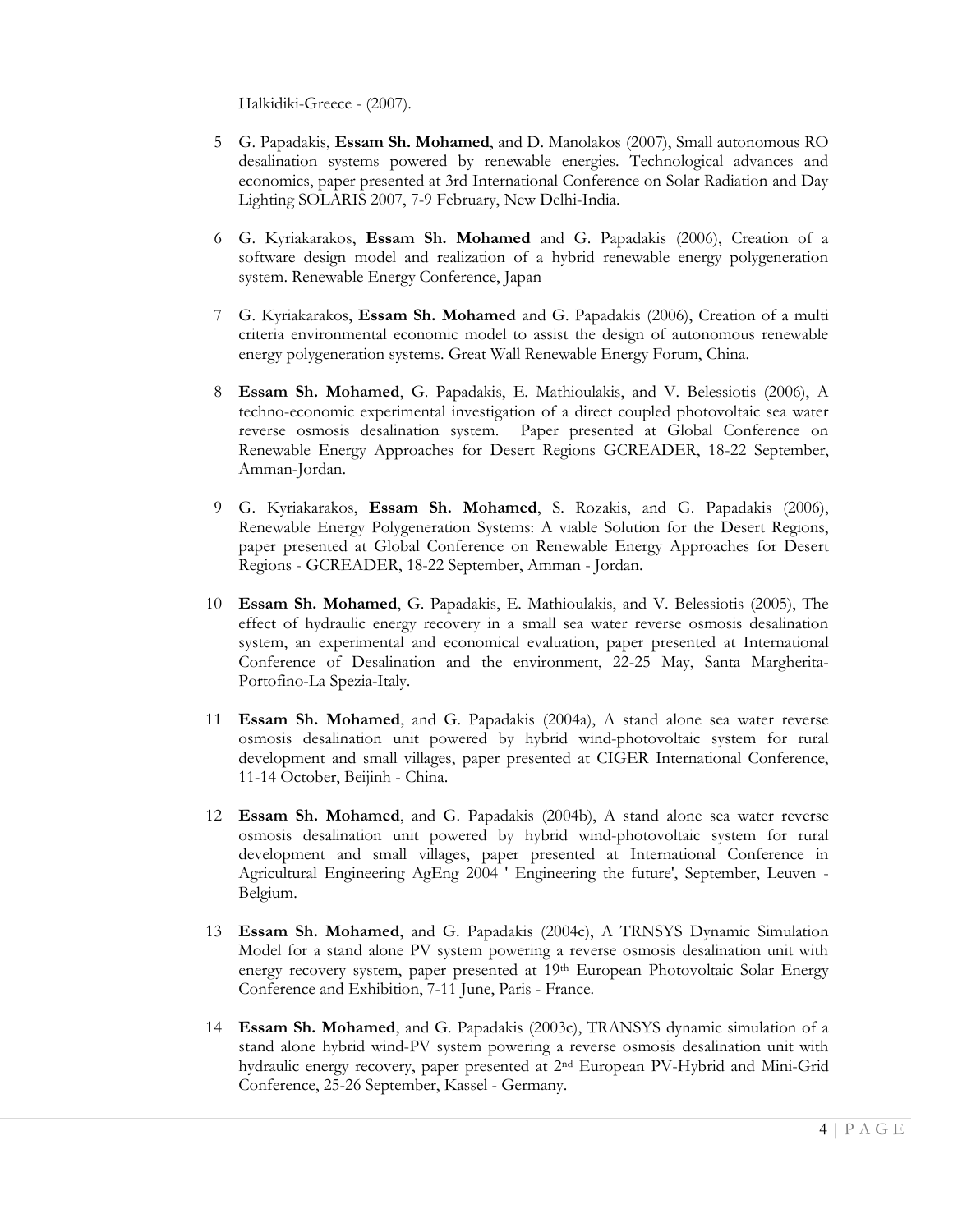- 15 **Essam Sh. Mohamed**, and G. Papadakis (2003a), Design simulation and economic analysis of reverse osmosis desalination plant powered by hybrid renewable energy system, paper presented at Renewable Energy Sources for Islands Tourism and Water Desalination, 25-28 May, Crete - Greece.
- 16 **Essam Sh. Mohamed**, and G. Papadakis (2003b), Design simulation and economic analysis of reverse osmosis desalination plant powered by Wind turbine and Photovoltaics, paper presented at 3rd European PV-Hybrid and Mini-Grid Conference, 25-26 September, Kassel - Germany.

# **Publications in National Conferences**

- 1 **Essam Sh. Mohamed**, G. Papadakis, E. Mathioulakis and V. Belessiotis, Experimental study of a direct coupled reverse osmosis desalination unit with Photovoltaic system. 5<sup>th</sup> National Conference on Agricultural Engineering, Larisa, Greece, November 2007.
- 2 **Essam Sh. Mohamed**, G. Papadakis, E. Mathioulakis and V. Belessiotis, Development of a hybrid Wind /PV system for electricity production for an autonomous reverse osmosis desalination unit. 4th National Conference on Agricultural Engineering, Athens, Greece, 6 – 8 October 2005.
- 3 **Essam Sh. Mohamed**, G. Papadakis, E. Mathioulakis and V. Belessiotis, Theoretical and experimental investigation of hybrid Wind / PV system powering reverse osmosis desalination unit. National Conference for renewable energy applications. Athens, Greece, 23 – 25 2005.

# **Thesis**

- 1 Post-doctoral Thesis: Energy and water consumption reduction in hydroponic greenhouses through the implementation of the NGS hydroponic system and the penetration of renewable energy using Solyndra panels.
- 2 PhD Thesis: Design and simulation of sea water reverse osmosis system with energy recovery powered by hybrid Wind/PV system.
- 3 MSc Thesis: "Design and Simulation of small scale sea water reverse osmosis unit powered by hybrid renewable energy system"
- 4 Diploma Thesis: Hydraulic Calculations in Drip and sprinkler irrigation.

### **Project Reports**

- 1 Report "Green Village project, Agios Georgios, Municipality of Makrakomis. Towards a zero energy balance and zero CO<sup>2</sup> emissions village" **THE MINISTRY OF ENVIRONMENT, ENERGY AND CLIMATE CHANGE AND THE CENTER OF RENEWABLE ENERGY SOURCES AND SAVING** (2012)
- 2 Report "Waste Cooking Oil (WCOs) and Animal Fats (AFs) as feedstock for biodiesel production", **HELLAS OIL BIODIESEL COMPANY** Project, (2012).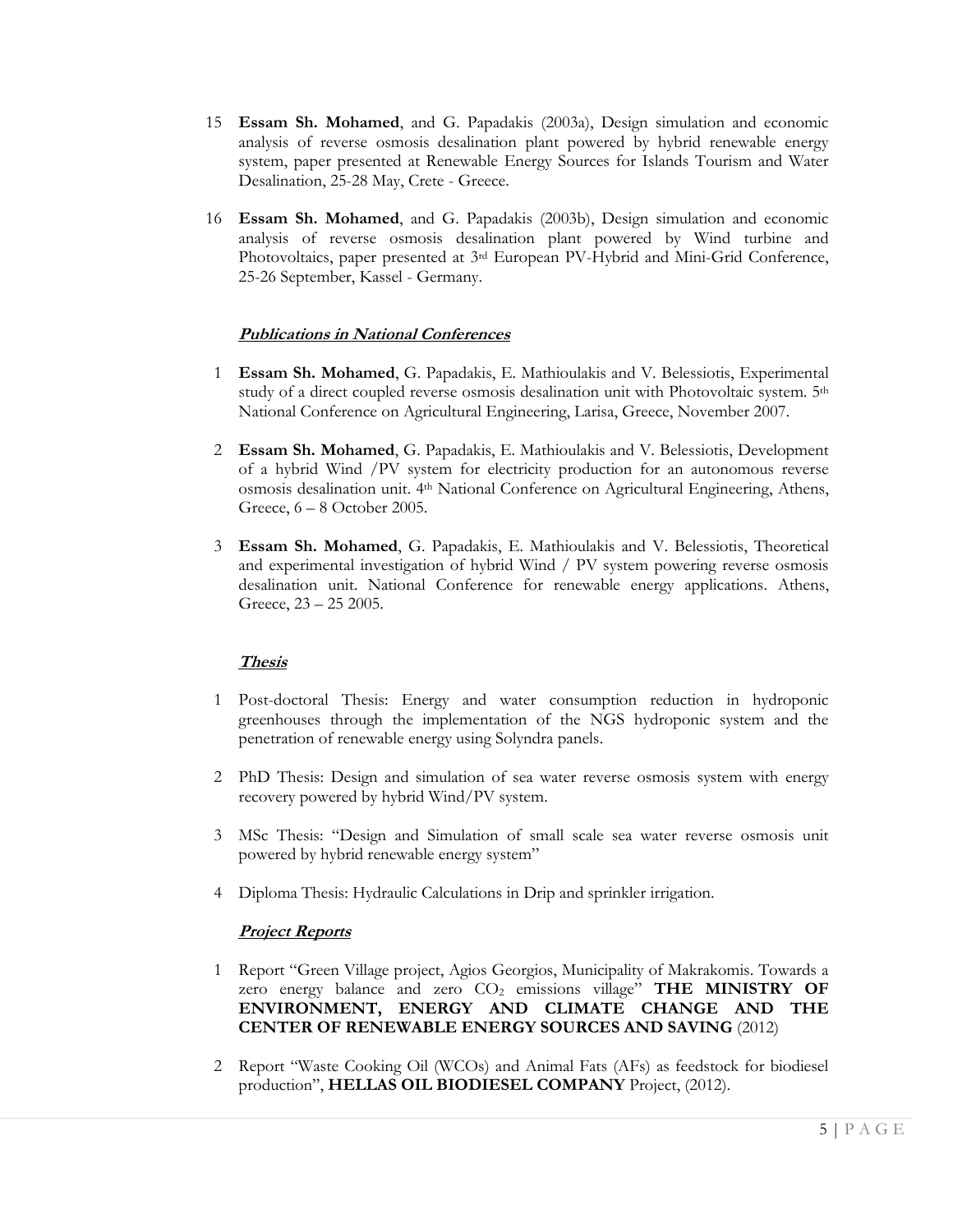- 3 Report "Legal framework and possibilities for establishing multimillion battery recycling factory and/or importing lead and scrap batteries from Egypt", **ALTERNATIVE SYSTEMS FOR BATTERY RECYCLING COMPANY** (2012)
- 4 Report Study "New type of greenhouses in Greek market" a study and report summited on behalf **SOLAR LOGIC S.A. COMPANY** to the Hellenic Ministry of Rural Development and Food for obtaining a permission of manufacturing and installation of agricultural greenhouses using photovoltaics as a source of Energy, (2012).
- 5 Report "Current status of automotive batteries recycling industry in Egypt", **ALTERNATIVE SYSTEMS FOR BATTERY RECYCLING COMPANY** Project Alternative Systems for Batteries Recycling Company Project, (2011).
- 6 Report "DESIGN OF 100 KW UNIT (50 KW PV AND 50 KW WIND TURBINE) INCLUDING DESIGN SOFTWARE, LIST OF COMPONENTS, SIZE AND NUMBERS OF EACH COMPONENT AND BLUE PRINTS" Development of Hybrid Renewable Energy – RO Desalination System and Minigrids For Remote And Desert Areas in Egypt. **Project funded by Egyptian Science and Technology Development Funds, STDF**, (2010).
- 7 Report "STATE OF THE ART, LITERATURE REVIEW OF HYBRID RE SYSTEMS MAIN PLAYERS IN HYBRID RE SYSTEMS IN EGYPT AND WORLDWIDE AND SOCIOECONOMIC PORTRAIT OF EGYPT RELATED TO RE" Development of Hybrid Renewable Energy – RO Desalination System and Minigrids For Remote And Desert Areas in Egypt. P**roject funded by Egyptian Science and Technology Development Funds, STDF,** (2010).
- 8 Report "ANALYTICAL SYSTEM SPECIFICATIONS FOR THE CALL OF TENDER" Development of Hybrid Renewable Energy – RO Desalination System and Minigrids For Remote And Desert Areas in Egypt. P**roject funded by Egyptian**  Science and Technology Development Funds, STDF, (2010).
- 9 Report "IDENTIFICATION OF CURRENT AVAILABILITY OF COMMERCIAL HYBRID RES TECHNOLOGIES AND ITS COMPONENTS" Hybrid Renewable Energy Systems in Rural Settlements of Mediterranean Partner Countries, HYRESS project" **SIXTH FRAMEWORK PROGRAMME**, Specific measures in support of international cooperation — Mediterranean Partner Countries (MPC), Specific Targeted Research Projects (STREP) and Coordination Actions (CA) for Mediterranean Partner Countries (MPC), (2006).
- 10 Report "PROPOSITION OF APPROPRIATE CONCEPTS AND TOPOLOGIES FOR RENEWABLE ENERGY HYBRID SYSTEMS TO BE DEVELOPED AND APPLIED" Hybrid Renewable Energy Systems in Rural Settlements of Mediterranean Partner Countries, HYRESS project" **SIXTH FRAMEWORK PROGRAMME**, Specific measures in support of international cooperation — Mediterranean Partner Countries (MPC), Specific Targeted Research Projects (STREP) and Coordination Actions (CA) for Mediterranean Partner Countries (MPC), (2007).
- 11 Report "HYBRID SYSTEMS DESIGN BLUE PRINTS FOR THE SYSTEMS IN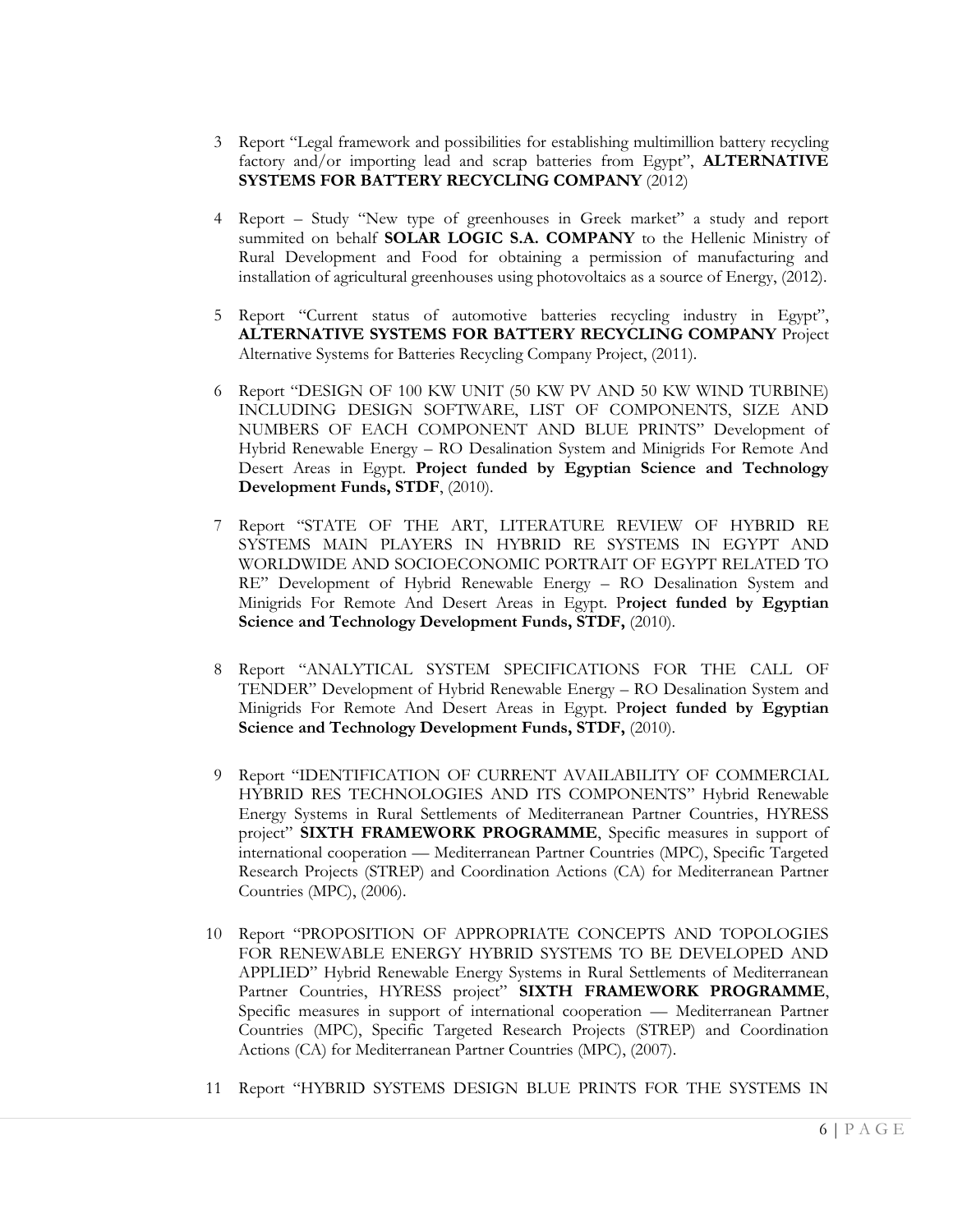EGYPT AND TUNISIA" Hybrid Renewable Energy Systems in Rural Settlements of Mediterranean Partner Countries, HYRESS project" **SIXTH FRAMEWORK PROGRAMME**, Specific measures in support of international cooperation — Mediterranean Partner Countries (MPC), Specific Targeted Research Projects (STREP) and Coordination Actions (CA) for Mediterranean Partner Countries (MPC), (2008).

12 Report "Decision Support Tool", Euro-Mediterranean Regional Program For Local Water Management. Autonomous desalination system concepts for sea water and brackish water in rural areas with renewable energies – Potentials, Technologies, Field Experience, Socio-technical and Socio-economic impacts – **ADIRA Project**. (2003 – 2007).

#### WORKING EXPERIENCE

### **Research work**

### 1 **June 2010 – Today**

"Development of Hybrid Renewable Energy – RO Desalination System and Minigrids For Remote And Desert Areas in Egypt", HAREDES, Research program funded by Egyptian Science and Technology Development Funds, STDF. Alexandria University.

### 2 **January 2012 – Today**

"Green Village project, Agios Georgios, Municipality of Makrakomis. Towards a zero energy balance and zero CO<sub>2</sub> emissions village", Project funded by the Municipality of Makrakomis.

### 3 **July 2011 – November 2011**

"Used **cooking** oil and animal fats as feedstock for biodiesel production", Research program funded by a biodiesel production company named HELLASOIL.

### 4 **October 2006 – October 2009**

"Hybrid Renewable Energy Systems in Rural Settlements of Mediterranean Partner Countries, HYRESS project", Project funded by the European Commission, Fb6 framework program.

### 5 **July 2005 – July 2006**

"Co-ordination action for autonomous desalination units based on renewable energy systems – ADU-RES", Project funded by the European Commission, Fb6 - INCO framework program.

### 6 **January 2005 – January 2006**

"Reformation of the undergraduate study program of the Department of Natural Resources & Agricultural Engineering of Agricultural University of Athens", Program of the Greek Ministry of Education.

### 7 **September 2003 – May 2004**

"The INCO Project Cluster for Water Application Projects in the South Mediterranean Countries – Med Aqua 2", Project funded by the European Commission, INCO - MED framework program.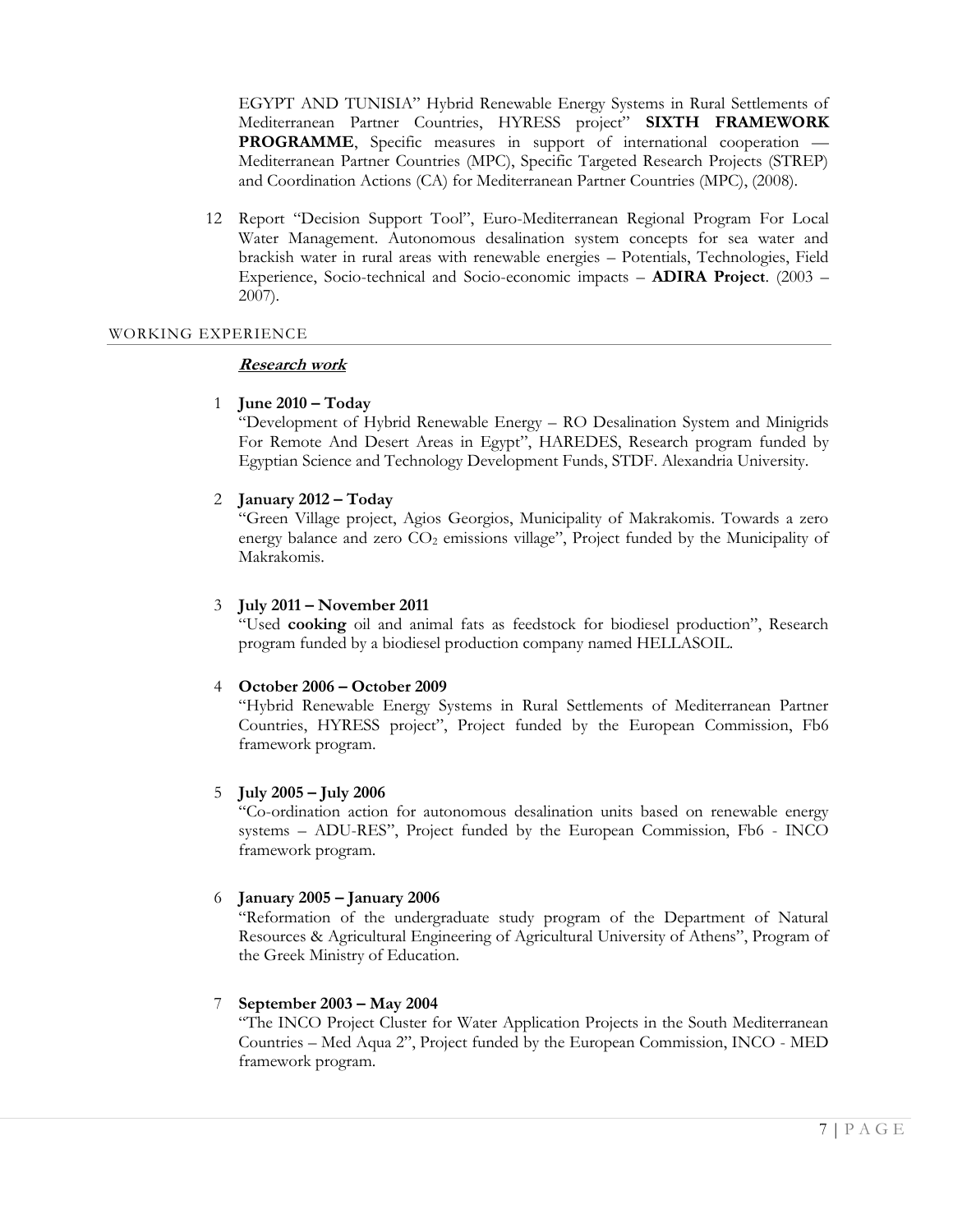# 8 **October 2004 – May 2005**

"Development of an Autonomous low temperature solar Rankine Cycle System for Reverse Osmosis Desalination", Project funded by the European Commission, Cooperative research Project.

# 8 **December 2003 – July 2008**

"Autonomous desalination system concepts for sea water and brackish water in rural areas with renewable energies – Potentials, Technologies, Field Experience, Sociotechnical and Socio-economic impacts – **ADIRA Project**", Project funded by the European Commission, MEDA framework program.

# 9 **December 2003 – May 2006**

"Alternative fuels for industrial gas turbines - (AFTUR)", Project funded by the European Commission, Fb5 framework program.

# 10 **December 2002 – March 2003**

"Application of neural networks for sizing hybrid renewable energy systems for electricity production", Project funded by the Hellenic Ministry of Development, General Secretary for Research and Technology. Joint research and Technology Projects between Greece and Hungary.

# 11 **May 2000 – June 2000**

"Investigation of Photovoltaic water pumping systems", Project funded by the European Commission, Cooperative project.

# **Work in private sector**

# 1 **January 2011 – March 2012**

Project manager at Solar +Logic S. A. Energy analyst – Photovoltaic and agricultural applications - project manager

# 2 **April 2010 – January 2011**

Project manager at AGREK C. Samantouros S. A. Coordinating Agricultural constructions projects from design to realization.

# 3 **January 1993 – September 2002**

Agricultural Engineer at the Embassy of Saudi Arabia in Athens – Greece

# **Teaching Experience**

# **June 2009 – June 2010**

Lecturer in desalination systems design, National Technical University of Athens, Faculty of Chemical Engineering, (Lectures and distant learning program).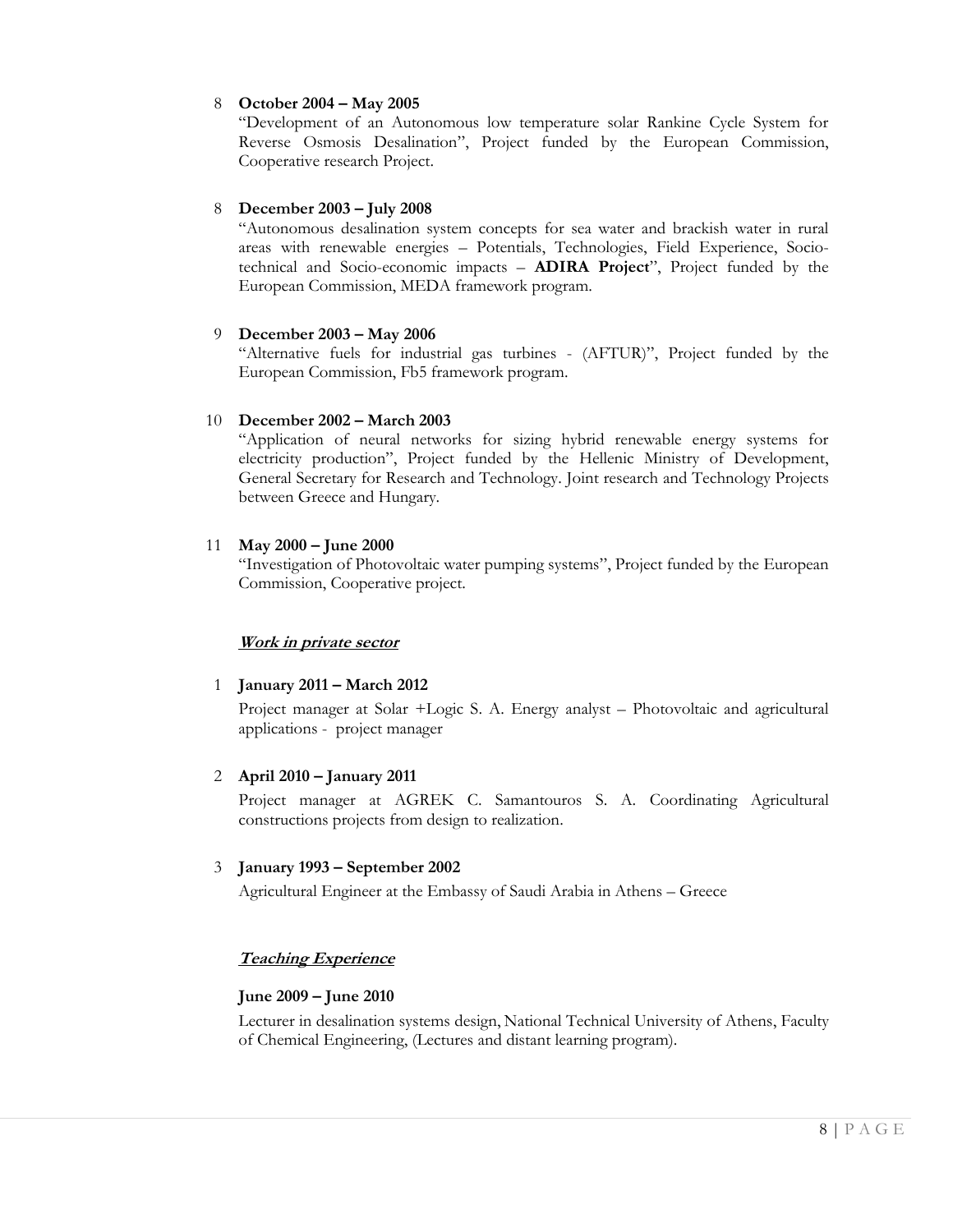# **September 2002 – December 2009**

Teaching assistant of the Laboratory of Agricultural Mechanization - Agricultural University of Athens in Renewable Energy Applications, Design and Simulation.

### **Experience as project evaluator:**

### **November 2011 - Today**

Brussels TEMPUS program, Klaus Haupt Head of Unit UNIT P10 – Tempus & Bilateral Cooperation with Industrialised Countries EDUCATION, AUDIOVISUAL & CULTURE EXECUTIVE AGENCY Expert/Evaluator Included in the list of Experts/Evaluators till 2013

# **November 2011 - Today**

Athens - Greece Hellenic Ministry of Education Lifelong Learning and Religious Affairs – General Secretariat for Research and Technology (GSRT). Contact Person: Mr. Amaxidis Yorgos, Sub-Action Officer EYSED-ETAK. *I have been appointed to evaluate a proposals regarding the formation of Spin-off companies from several universities with project budget more than 1.2 million Euros.*

### **July 2010**

The Netherlands , Contact Person: Renuka Baldew. Netherlands Organisation for Scientific Research | Division Chemical & Physical Sciences. Programme secretary. *I have been appointed by the Dutch Technology Foundation STW to evaluate its project related to energy and agriculture greenhouses.*

### TRAINING DIPLOMAS

### 1 **06 – 15 December 2012**

Several seminars in the following subjects:

- Modern hydroponic greenhouses
- Private and Public landscape design
- Food safety management systems
- GIS applications in Agriculture and Natural Resources Management
- Biological Agriculture

Hellenic Society of Agricultural Engineers, Athens - Greece

### 2 **February 2011**

Design, Installation and Energy Yield model for Solyndra 200 Series Solar+Logic sa. And Boots on the Roof – Athens - Greece

# 3 **30 – 31 January 2008**

Electrical Power Supply for off-grid locations SMA Solar Academy – Kassel - Germany

4 **29 January 2008**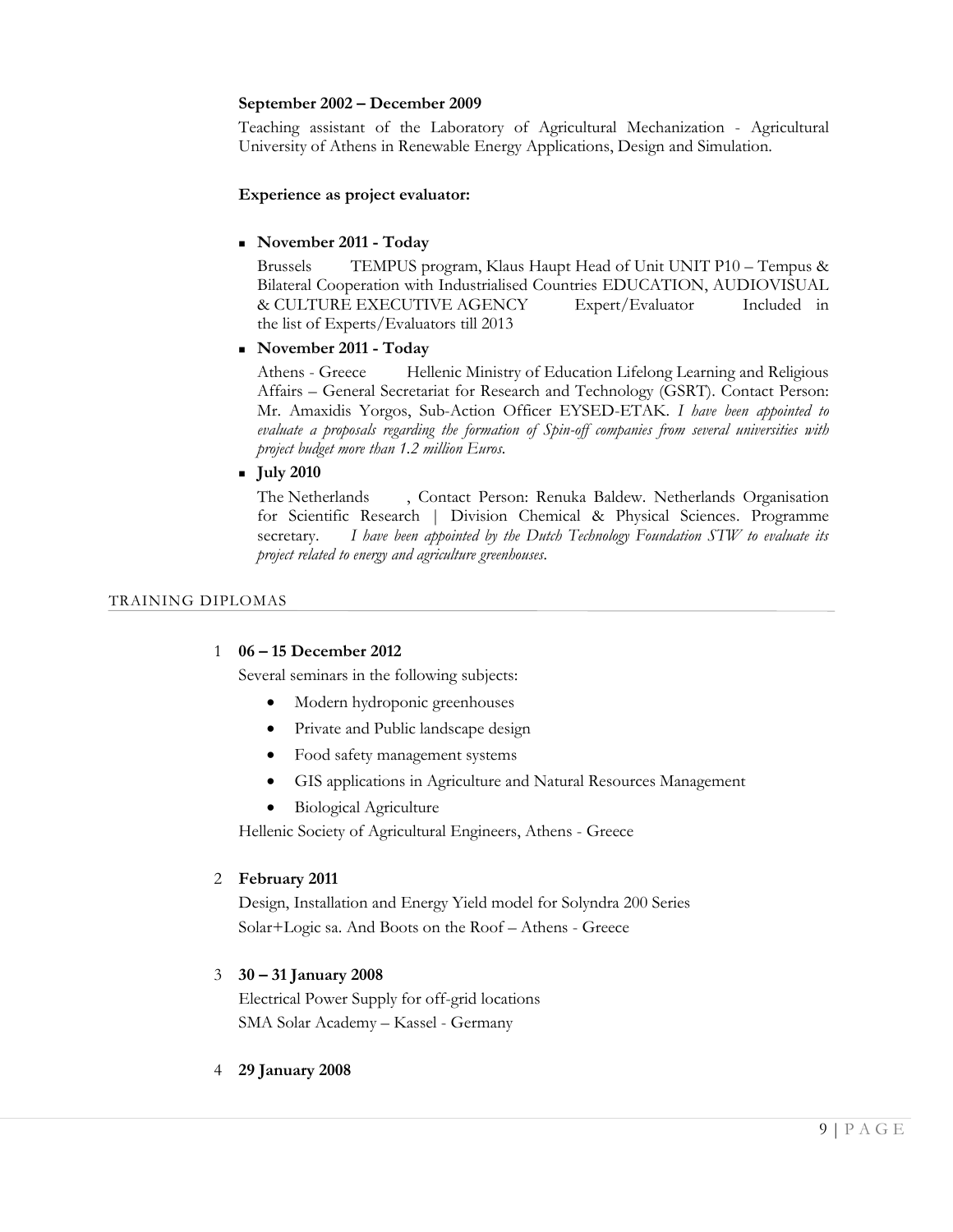Communication of SMA products SMA Solar Academy – Kassel - Germany

# 5 **June 2007**

Power electronics for renewable energies Ostbayerisches Technologie Transfer Institute (OTTI), Freiburg – Germany

### 4 **April 2007**

Membrane Fouling and Pre treatment European Desalination Society (EDS), Halkidiki, Greece

### 6 **June 2005**

Renewable energy systems - Photovoltaic systems Hellenic Ministry Of National Education

### 7 **June 2004**

Renewable energy systems – Wind Turbines and Wind parks Systems Hellenic Ministry Of National Education

### 8 **March 2001**

Wind Energy Technology – Wind Energy Applications Technological Educational Institute of Crete, Crete – Greece

### 9 **January 1998**

Automatic Irrigation systems The Institute of Agricultural Sciences (IAS)

### 10 **July 1998**

Floriculture, Gardening and Automatic Irrigation Systems, a training for professionals The Institute of Agricultural Sciences (IAS)

### 11 **October 1993**

Data Base III Plus European Center For System, Cairo - Egypt

### LANGUAGES

- Arabic Mother tongue
- Greek: (Certificate of Completion of studies in Modern Greek Language form the department of Modern Greek Language, Athens University, Faculty of Philosophy.
- English: First Certificate in English (University of Cambridge)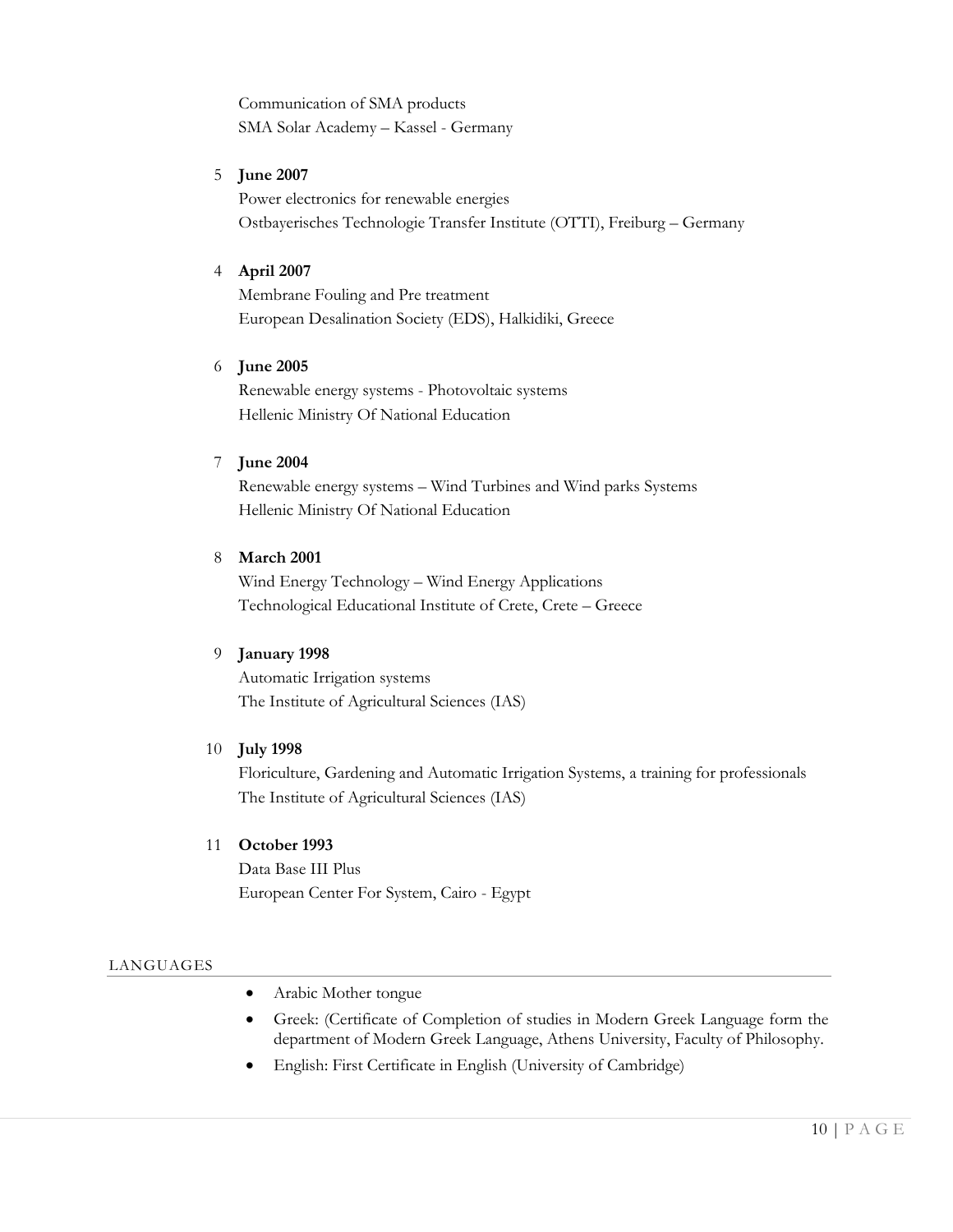- Most Microsoft Windows and office software
- Fortran
- **TRNSYS**
- European Computer Driving License, AutoCad ECDL CAD
- Solyndra energy Yield Model
- HOMER
- **RETSCREEN**
- PVsyst
- STATISTICA
- STATISTICA Neural Networks
- Several software packages for the design and simulation of water pumping, desalination and renewable energies.

### EXTRACURRICULAR ACTIVITIES

- "ISES Solar World Congress", Johannesburg, South Africa 2009.
- "24th European photovoltaic conference", Hamburg, Germany 2009.
- "International Conference and Exhibition Renewable Energy BEXCO & Nurimaru" Busan, Korea – 2008.
- "International Conference Desalination and the environment" Halkidiki-Greece, 2007.
- "3rd International Conference on Solar Radiation and Day Lighting SOLARIS" New Delhi-India, 2007.
- "Great Wall Renewable Energy Forum" China 2006.
- "Renewable Energy Conference" Japan 2006.
- "Global Conference on Renewable Energy Approaches for Desert Regions GCREADER", Amman-Jordan – 2006.
- "International Conference of Desalination and the environment", Santa Margherita-Portofino La Spezia-Italy – 2005.
- "CIGER International Conference,.", Beijinh China 2004.
- "International Conference in Agricultural Engineering AgEng 2004 ' Engineering the future'", Leuven – Belgium – 2004.
- Volunteer participation in the Athens Olympic and Paralympic Games, Athens 2004.
- "19th European Photovoltaic Solar Energy Conference and Exhibition", Paris France 2004.
- "2nd European PV-Hybrid and Mini-Grid Conference", Kassel Germany 2003.
- "Renewable Energy Sources for Islands Tourism and Water Desalination", Crete Greece, 2003.
- "3rd European PV-Hybrid and Mini-Grid Conference." Kassel Germany 2003.